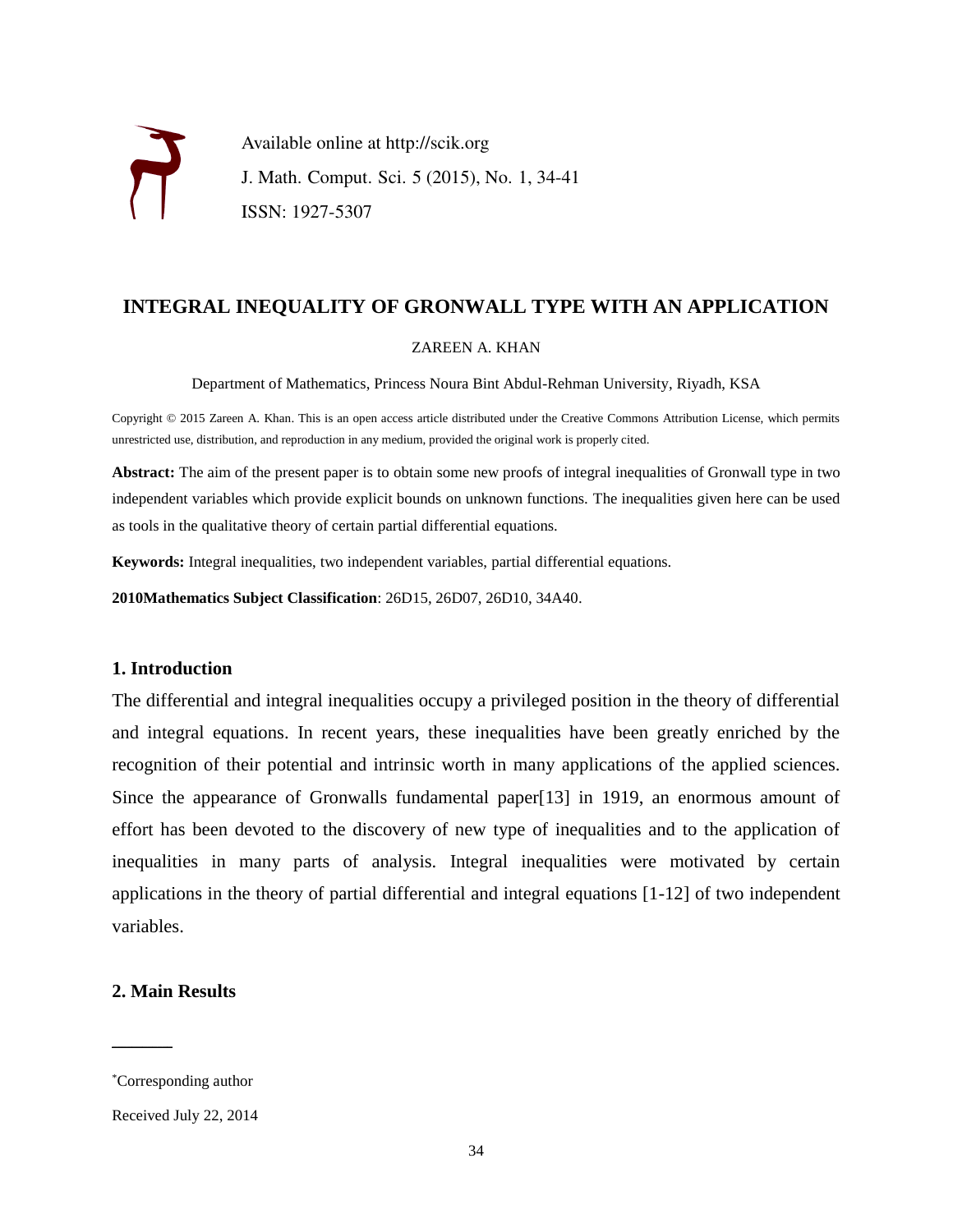In what follows, R denotes the set of real numbers and  $R_+ = [0, \infty]$  is the subset of R .  $I_1 = [x_0, x)$ ,  $I_2 = [y_0, y)$ , are the given subsets of  $R_+$ , and  $D = I_1 \times I_2$ . The first order partial derivatives of a function

 $z(x, y)$  defined for  $x, y \in R$  with respect to *x* and *y* are denoted by  $z_x(x, y)$  and  $z_y(x, y)$ 

respectively. Throughout in this paper we use summation convention ,all the functions and their partial derivatives appear in the inequalities are assumed to be real valued and all the integrals involved are of positive values and exist on the respective domains of their definitions.

**Theorem 2.1:** Let  $u(x, y)$  and  $g(x, y)$  be nonnegative real valued continuous functions defined for *D* such that  $x_0 \le s \le x$ ,  $y_0 \le t \le y$ . Suppose that  $H(x, y) > 1$  and  $H_x(x, y)$ ,  $H_y(x, y)$  and  $H_{xy}(x, y)$  be nonnegative and continuous functions defined for  $x, y \in R$ . If

$$
u(x, y) \le H(x, y) + \int_{x_0, y_0}^{x} \int_{y_0}^{y} g(s, t) u^p(s, t) dt ds,
$$
\n(2.1)

for  $x, y, x_0, y_0 \in R_+$ ,  $0 < p < 1$ ,  $p + q = 1$ ,  $q > 0$ , then

$$
u(x, y) \le E_0(x, y) + \left[ (1-p) \left[ H(x, y) + \int_{x_0, y_0}^{x} g(s, t) dt ds \right] \right]_{(2.2)}
$$

where 
$$
E_0(x, y) = H(x_0, y) \left[ 1 - qH^{\frac{p}{q}}(x_0, y) \right] + H(x, y_0) \left[ 1 - qH^{\frac{p}{q}}(x, y_0) \right]
$$
  

$$
- H(x_0, y_0) \left[ 1 - qH^{\frac{p}{q}}(x_0, y_0) \right],
$$
 (2.3)

**Proof:** Define a function  $z(x, y)$  by the right-hand side of (2.1). Then

$$
z(x, y) = H(x, y) + \int_{x_0, y_0}^{x} \int_{y_0}^{y} g(s, t) u^{p}(s, t) dt ds,
$$
\n(2.4)

where  $z(x_0, y) = H(x_0, y)$ ,  $z(x, y_0) = H(x, y_0)$ ,  $z(x_0, y_0) = H(x_0, y_0)$  (2.5)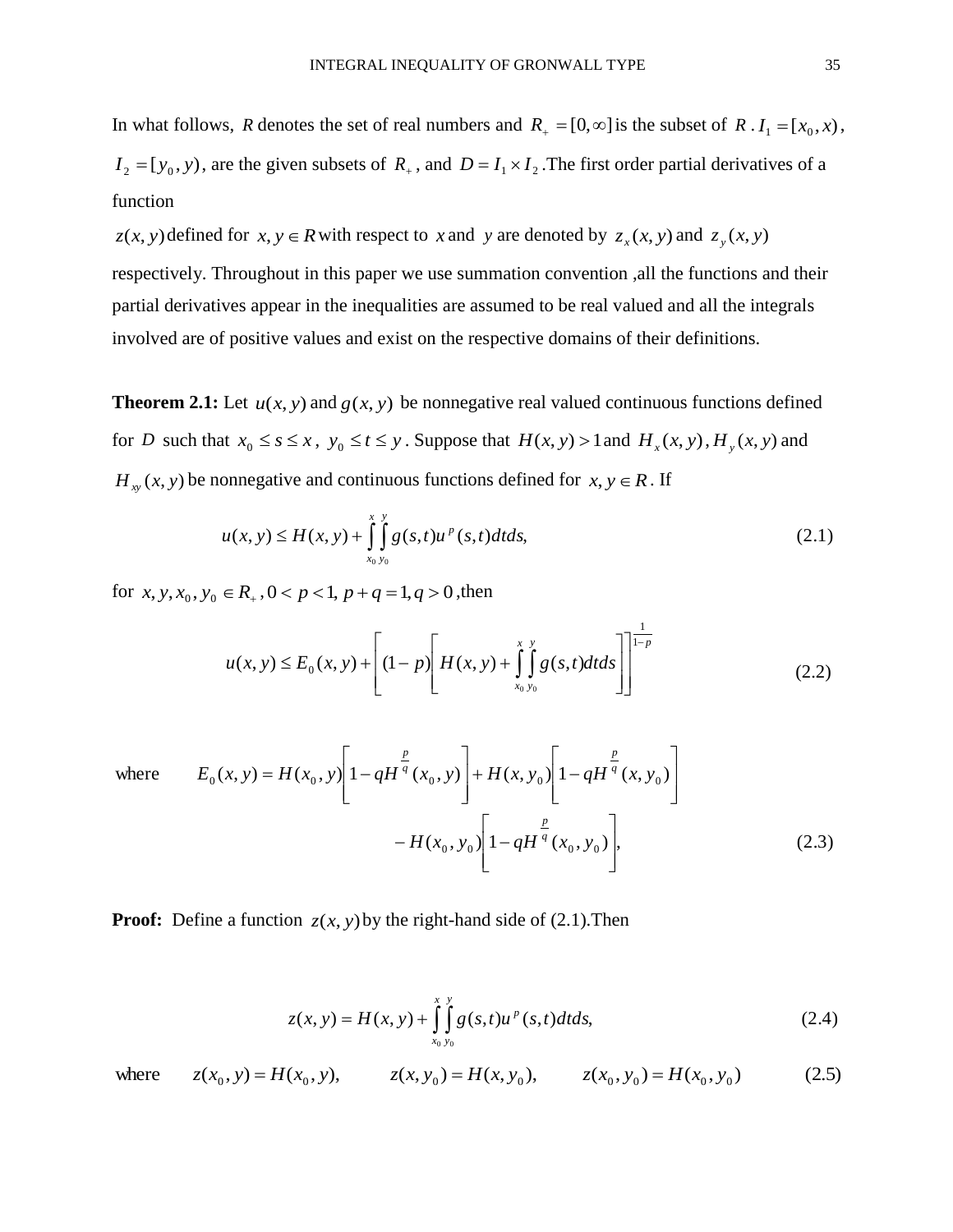Then  $z(x, y) > 1$ . From (2.1) and (2.4), we have

$$
u(x, y) \le z(x, y), \text{ for } x, y \in D
$$
\n
$$
(2.6)
$$

Differentiating (2.4) with respect to x and y, we get

$$
z_{xy}(x, y) = H_{xy}(x, y) + g(x, y)u^{p}(x, y)
$$
\n(2.7)

Using  $(2.6)$  in  $(2,7)$  and since  $H(x, y) > 1$ , then the above equation can be written in the form

$$
\frac{z_{xy}(x, y)}{z^{p}(x, y)} \le H_{xy}(x, y) + g(x, y)
$$
\n(2.8)

Keeping *x* fixed in (2.8), set  $y = t$  and then integrating with respect to *t* from  $y_0$  to *y*, we have

$$
\frac{z_x(x, y)}{z^p(x, y)} - \frac{z_x(x, y_0)}{z^p(x, y_0)} \le H_x(x, y) - H_x(x, y_0) + \int_{y_0}^{y} g(x, t) dt
$$
\n(2.9)

Now keeping y fixed in (2.9), set  $x = s$  and then integrating with respect to s from  $x_0$  to x, we get

$$
\frac{1}{1-p} \Big[ z^{1-p} (x, y) - z^{1-p} (x_0, y) - z^{1-p} (x, y_0) + z^{1-p} (x_0, y_0) \Big] \le
$$
  

$$
H(x, y) - H(x_0, y) - H(x, y_0) + H(x_0, y_0) + \int_{x_0, y_0}^{x} g(s, t) dt ds
$$
(2.10)

By using  $(2.5)$  in  $(2.10)$  and from  $(2.10)$ , we observe that

$$
z(x, y) \le H(x_0, y) + H(x, y_0) - H(x_0, y_0) + (1 - p) \left[ -H^{\frac{1}{1 - p}}(x_0, y) - H^{\frac{1}{1 - p}}(x, y_0) + H^{\frac{1}{1 - p}}(x_0, y_0) \right]
$$

$$
+ \left[ (1 - p) \left[ H(x, y) + \int_{x_0, y_0}^{x} g(s, t) dt ds \right] \right]^{\frac{1}{1 - p}}
$$

Which can be rewritten as

Which can be rewritten as  
\n
$$
z(x, y) \le H(x_0, y) \left[ 1 - qH^{\frac{p}{q}}(x_0, y) \right] + H(x, y_0) \left[ 1 - qH^{\frac{p}{q}}(x, y_0) \right]
$$
\n
$$
-H(x_0, y_0) \left[ 1 - qH^{\frac{p}{q}}(x_0, y_0) \right] + \left[ (1 - p) \left[ H(x, y) + \int_{x_0, y_0}^{x} g(s, t) dt ds \right] \right]^{\frac{1}{p-1}}
$$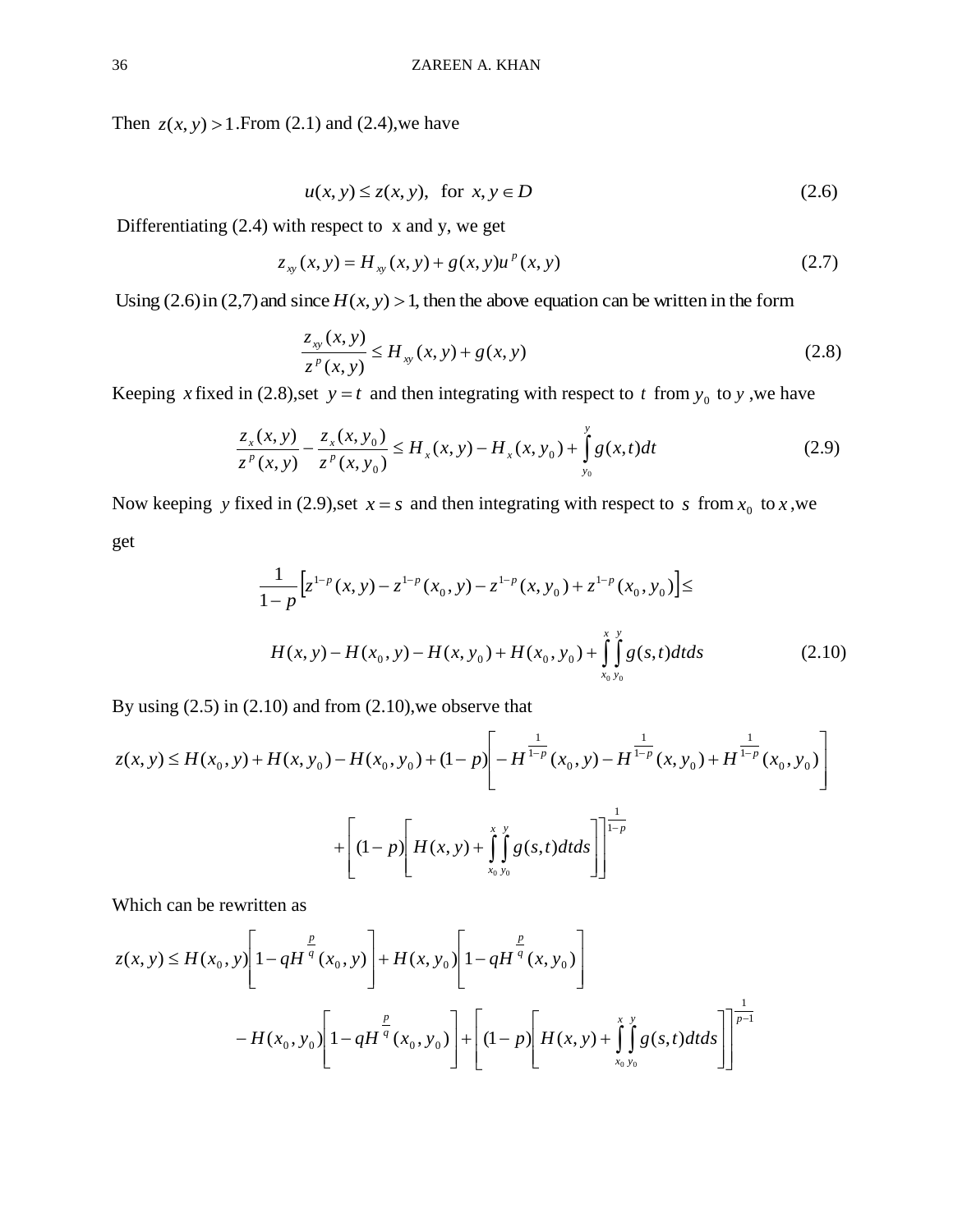$$
z(x, y) \le E_0(x, y) + \left[ (1-p) \left[ H(x, y) + \int_{x_0, y_0}^{x} g(s, t) dt ds \right] \right]^{\frac{1}{p-1}}
$$
(2.12)

From (2.6) and (2.12).we get

Or

$$
u(x, y) \le E_0(x, y) + \left[ (1-p) \left[ H(x, y) + \int_{x_0}^{x} \int_{y_0}^{y} g(s, t) dt ds \right] \right]_{1-p}^{\frac{1}{1-p}}
$$

Where  $E_0(x, y)$  is defined as (2.3).

**Theorem 2.2:** Let  $u(x, y)$  and  $g(x, y)$  be nonnegative real valued continuous functions defined for *D* such that  $x_0 \le s \le x$ ,  $y_0 \le t \le y$ . Suppose that  $H(x, y) > 1$  and  $H_x(x, y)$ ,  $H_y(x, y)$  and  $H_{xy}(x, y)$  be nonnegative and continuous functions defined for  $x, y \in R$ . If

$$
u^{p}(x, y) \le H(x, y) + \int_{x_0, y_0}^{x} g(s, t) u(s, t) dt ds,
$$
\n(2.13)

for  $x, y, x_0, y_0 \in R_+$ ,  $p > 1$ ,  $p + q = 1$ ,  $q > 0$ , then

$$
u(x, y) \le E_{1}^{\frac{1}{p}}(x, y) + \left[\frac{(p-1)}{p}\left[H(x, y) + \int_{x_{0}, y_{0}}^{x} g(s, t)dt ds\right]\right]^{\frac{1}{p-1}}
$$
(2.14)

where 
$$
E_1(x, y) = H(x_0, y) \left[ 1 + \frac{q}{p} H^{-\frac{1}{q}}(x_0, y) \right] + H(x, y_0) \left[ 1 + \frac{q}{p} H^{-\frac{1}{q}}(x, y_0) \right]
$$
  
-  $H(x_0, y_0) \left[ 1 + \frac{q}{p} H^{-\frac{1}{q}}(x_0, y_0) \right],$  (2.15)

**Proof:** Define a function  $z(x, y)$  by the right-hand side of (2.13). Then

$$
z(x, y) = H(x, y) + \int_{x_0, y_0}^{x = y} g(s, t)u(s, t)dt ds,
$$
\n(2.16)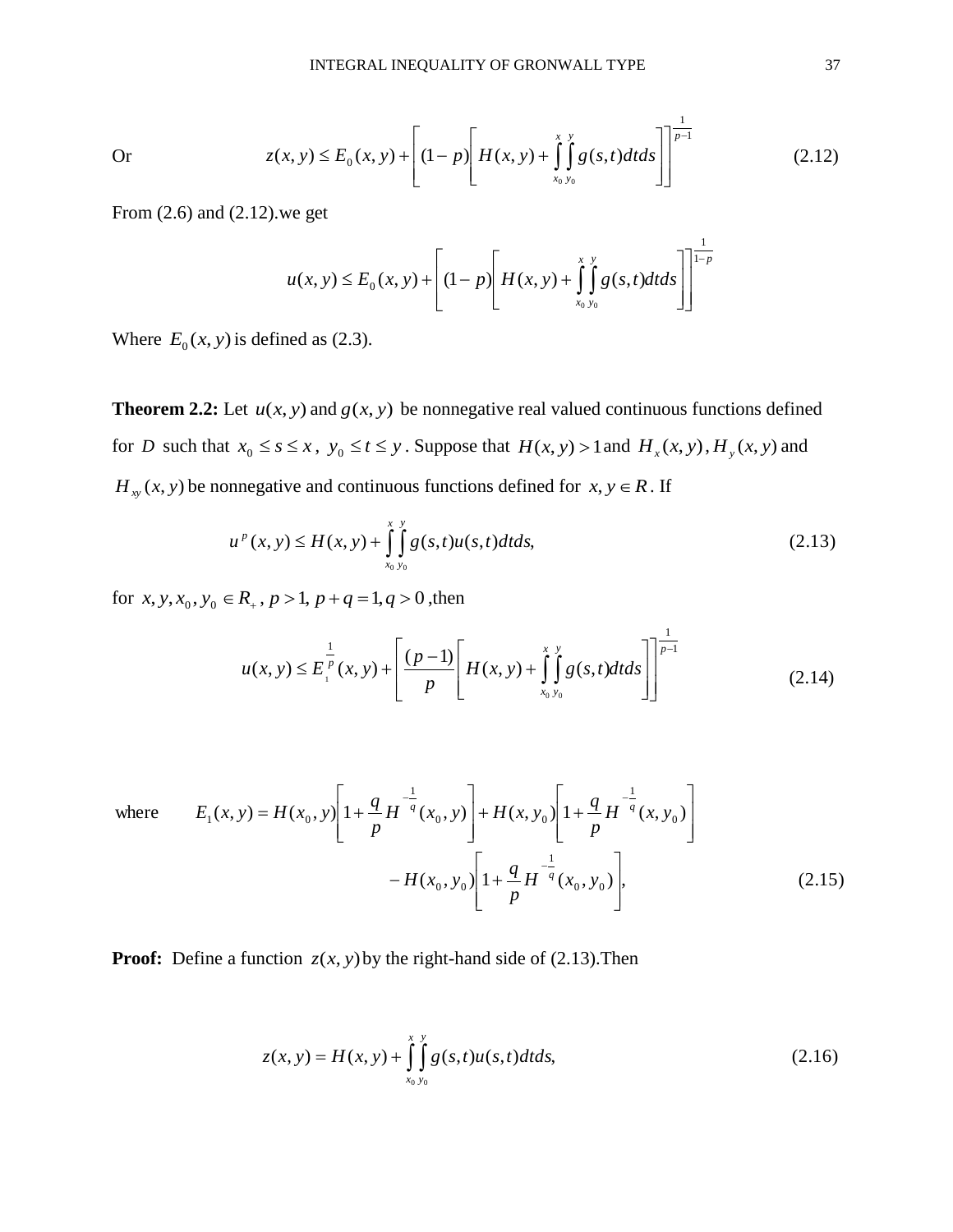where  $z(x_0, y) = H(x_0, y)$ ,  $z(x, y_0) = H(x, y_0)$ ,  $z(x_0, y_0) = H(x_0, y_0)$  (2.17)

Then  $z(x, y) > 1$ . From (2.13) and (2.16), we have

$$
u^{p}(x, y) \le z(x, y) \Rightarrow u(x, y) = z^{\frac{1}{p}}(x, y)
$$
 for  $x, y \in D$  (2.18)

Differentiating  $(2.16)$  with respect to x and y, we get

$$
z_{xy}(x, y) = H_{xy}(x, y) + g(x, y)u(x, y)
$$
\n(2.19)

Using  $(2.18)$  in  $(2.19)$  and since  $H(x, y) > 1$ , then the above equation can be written in the form

$$
\frac{z_{xy}(x, y)}{\frac{1}{z^p}(x, y)} \le H_{xy}(x, y) + g(x, y)
$$
\n(2.20)

Keeping *x* fixed in (2.8), set  $y = t$  and then integrating with respect to *t* from  $y_0$  to *y*, we have

$$
\frac{z_x(x, y)}{\frac{1}{z^p}(x, y)} - \frac{z_x(x, y_0)}{\frac{1}{z^p}(x, y_0)} \le H_x(x, y) - H_x(x, y_0) + \int_{y_0}^{y} g(x, t) dt
$$
\n(2.21)

Now keeping y fixed in (2.21), set  $x = s$  and then integrating with respect to s from  $x_0$  to x, we get

$$
\frac{p}{p-1} \left[ z^{\frac{p-1}{p}}(x, y) - z^{\frac{p-1}{p}}(x_0, y) - z^{\frac{p-1}{p}}(x, y_0) + z^{\frac{p-1}{p}}(x_0, y_0) \right] \le
$$
\n
$$
H(x, y) - H(x_0, y) - H(x, y_0) + H(x_0, y_0) + \int_{x_0, y_0}^{x} g(s, t) dt ds \tag{2.22}
$$

By using  $(2.17)$  in  $(2.22)$  and from  $(2.22)$ , we observe that

$$
z(x, y) \le H(x_0, y) + H(x, y_0) - H(x_0, y_0) - \frac{q}{p} \left[ -H^{-\frac{p}{q}}(x_0, y) - H^{-\frac{p}{q}}(x, y_0) + H^{-\frac{p}{q}}(x_0, y_0) \right]
$$
  
+ 
$$
\left[ \frac{p-1}{p} \left[ H(x, y) + \int_{x_0, y_0}^{x} g(s, t) dt ds \right] \right]^{\frac{p}{p-1}}
$$

Which can be rewritten as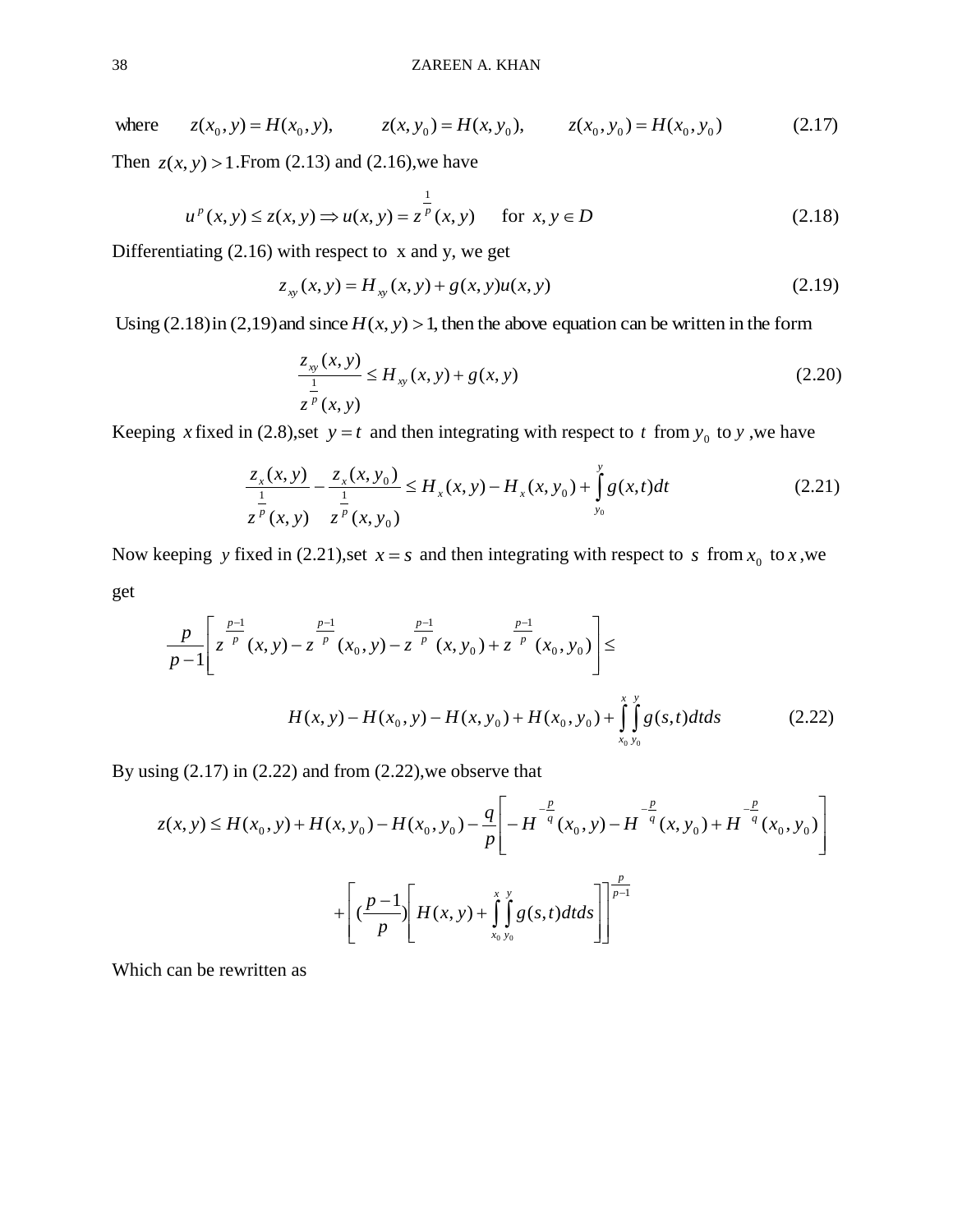$$
z(x, y) \le H(x_0, y) \left[ 1 + \frac{q}{p} H^{-\frac{1}{q}}(x_0, y) \right] + H(x, y_0) \left[ 1 + \frac{q}{p} H^{-\frac{1}{q}}(x, y_0) \right]
$$

$$
-H(x_0, y_0) \left[ 1 + \frac{q}{p} H^{-\frac{1}{q}}(x_0, y_0) \right] + \left[ \left( \frac{p-1}{p} \right) \left[ H(x, y) + \int_{x_0, y_0}^{x} g(s, t) dt ds \right] \right]^{\frac{p}{p-1}} \tag{2.23}
$$

From (2.18) and (2.23).we get

$$
u(x, y) \le E_1^{\frac{1}{p}}(x, y) + \left[ \left( \frac{p-1}{p} \right) \left[ H(x, y) + \int_{x_0, y_0}^{x} \int_{y_0}^{y} g(s, t) dt ds \right] \right]^{\frac{1}{p-1}}
$$

Where  $E_1(x, y)$  is defined as (2.15).

**Theorem 2.3:** Let  $u(x, y)$  and  $g(x, y)$  be nonnegative real valued continuous functions defined for *D* such that  $x_0 \le s \le x$ ,  $y_0 \le t \le y$ . Suppose that  $H(x, y) > 1$  and  $H_x(x, y)$ ,  $H_y(x, y)$  and  $H_{xy}(x, y)$  be nonnegative and continuous functions defined for  $x, y \in R$ . If

$$
u^{p}(x, y) \le H(x, y) + \int_{x_0}^{x} \int_{y_0}^{y} g(s, t) u^{p}(s, t) dt ds,
$$
\n(2.24)

for  $x, y, x_0, y_0 \in R_+$ ,  $p > 1$ ,  $p + q = 1$ , then

$$
u^{p}(x, y) \le \frac{H(x_0, y)H(x, y_0)}{H(x_0, y_0)} \exp\left[H(x, y) - H(x_0, y) - H(x, y_0) + H(x_0, y_0) + \int_{x_0, y_0}^{x} g(s, t) dt ds\right]
$$
\n(2.25)

**Proof:** The proof of Theorem 2.3 is the same as proof of Theorem 2.1 with suitable modifications.

# **3. Application**

As an application,we obtain the bound on the solution of a nonlinear partial differential equation

$$
u_{xy}(x, y) = f(x, y, u(x, y))
$$
\n(2.26)

with the given boundary conditions

$$
u(x, y_0) = a_1(x) , u(x_0, y) = a_2(y) , a_1(x_0) = a_2(y_0) = 0
$$
\n(2.27)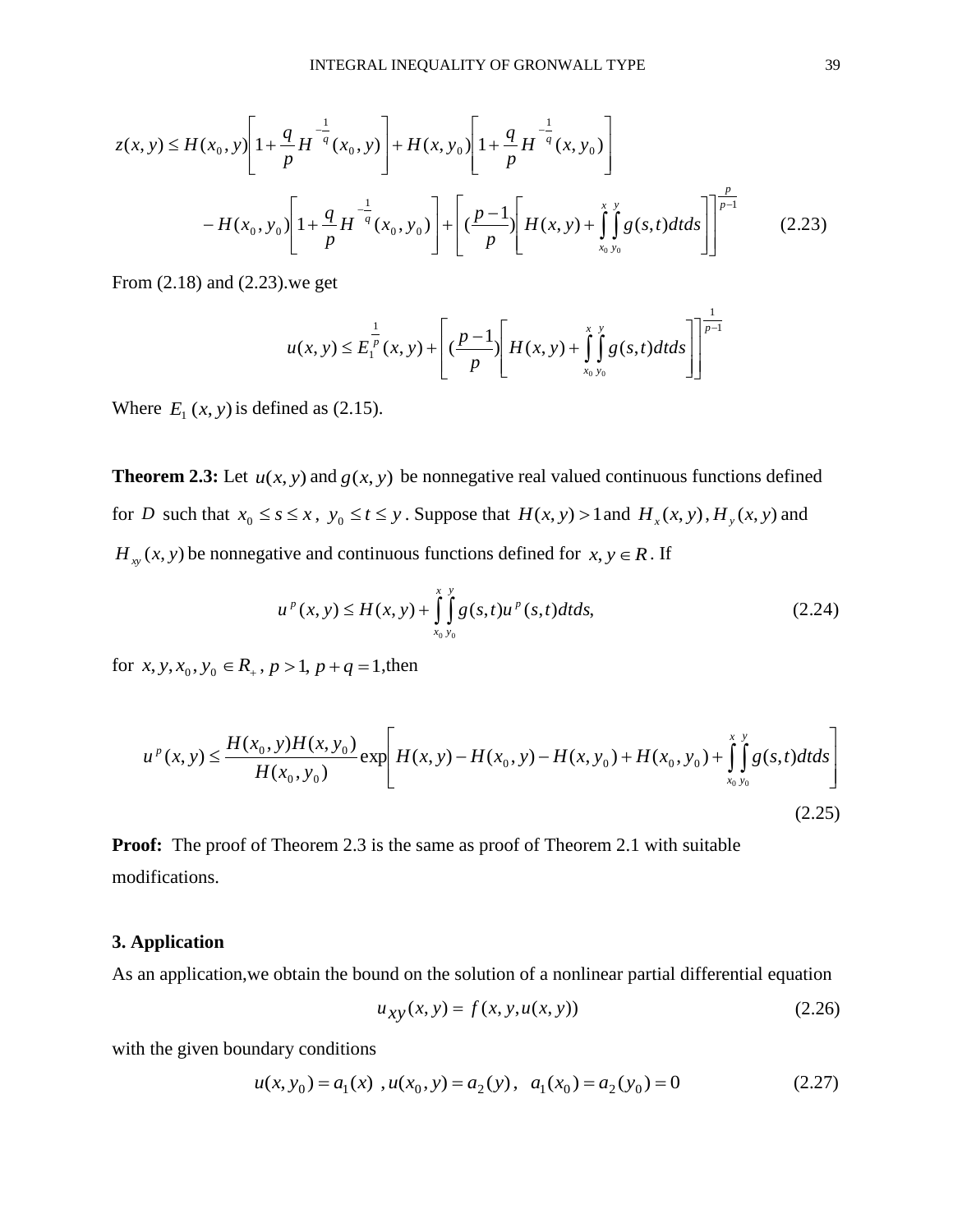where  $u \in C[D, R], f \in C[D \times R, R],$  and  $D = \{(x, y), x \ge 0, y \ge 0\}$  such that

$$
\left|f(x, y, u)\right| \le g(x, y) \left|u\right|^p\right| \tag{2.28}
$$

where  $0 < p < 1$ ,  $p + q = 1$  and  $g(x, y)$  is nonnegative continuous real valued functions defined on a domain  $D$ . The equation  $(2.26)$  with  $(2.27)$  is equivalent to the integral equation

$$
u(x, y) = a_1(x) + a_2(y) + \int_{x_0}^{x} \int_{y_0}^{y} f(s, t, u(s, t) + s) dt
$$
 (2.29)

Let  $u(x, y)$  be any solution of (2.26) with (2.27), we get

$$
|u(x,y)| = \left| a_1(x) + a_2(y) \right| + \int_{x_0}^{x} \int_{y_0}^{y} |f(s,t,u(s,t)|) dt ds,
$$

Using (2.28) in (2.29) and assuming that  $|a_1(x)| + |a_2(y)| \le H(x, y)$ , where  $H(x, y) > 1$ , we have

$$
|u(x,y)| \le H(x,y) + \int_{x_0}^{x} \int_{y_0}^{y} g(s,t) |u|^p(s,t) dt ds,
$$
 (2.30)

The remaining proof will be the same as the proof of Theorem 2.1 with suitable modifications. We note that Theorem 2.1 can be used to study the stability, boundedness and continuous dependence of the solutions of (2.26).

#### **Conflict of Interests**

The author declares that there is no conflict of interests.

#### **REFERENCES**

[1] A.Mate. and P.Neval. Sublinear perturbations of the differential equations  $y^{(n)} = 0$  and of the analogue difference equation, *J. Differential Equations*. 52 (1984), 234-257.

[2] B.G.Pachpatte. On some fundamental integral inequalities and their discrete analogues. *J. Inequal. Pure Appl. Math*, 2 (2001): 1-13.

[3] C.E.Langenhop. Bounds on the norm of a solution of a general differential equation, *Proc*. *Amer.Math.Soc*. 11. (1960), 795-799.

[4] D.Bainov.and P.Simeonov. Integral Inequalities and Applications, *Kluwer Academic Publishers Dordrecht*. (1992).

[5] D.S.Mitrinovic., J.E.Pecaric and A.M.Fink. Inequalities involving functions and their integral and derivatives, *Kluwer Academic Publishers, Dordrecht, Boston, London.* (1991).